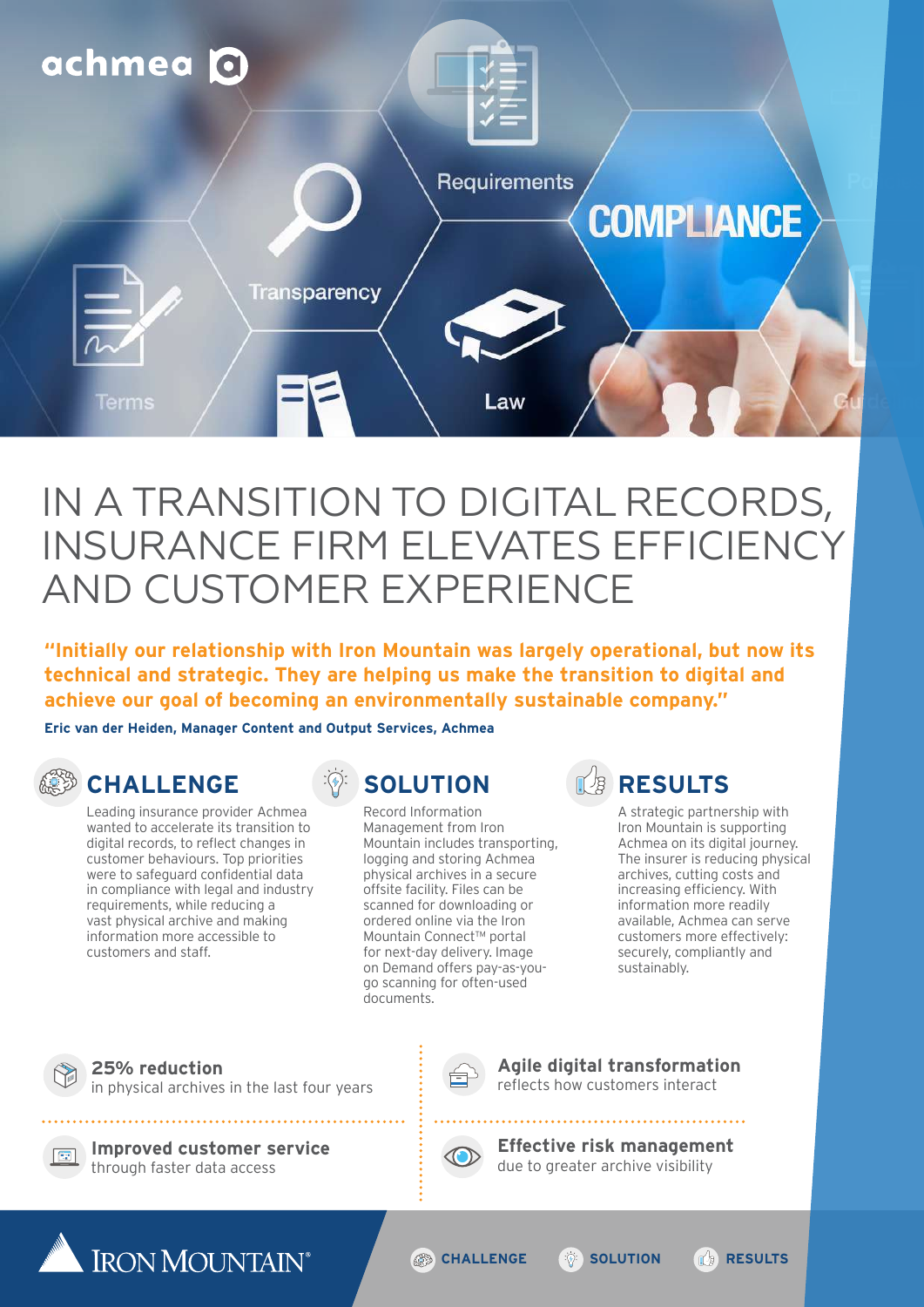## OUTSOURCING: THE BEST OPTION FOR PHYSICAL ARCHIVES

**"To carry out our core activity, we need customer data to be available, secure and legally compliant. Iron Mountain expertise and resources are essential to achieving that."**

**Eric van der Heiden, Manager Content and Output Services, Achmea**

## ENSURING COMPLIANCE WHILE MITIGATING RISK

#### **Protecting precious assets**

As the largest Dutch insurer, Achmea provides 10 million customers with health, life and non-life policies. Dedicated to helping people manage risks for more than 200 years, this rich heritage including past mergers and acquisitions created extensive record archives.

With so many file boxes to be classified and stored, Achmea just doesn't have the space or resources to handle the process in-house. That's why the company decided thirty years ago to transfer static archive management to Iron Mountain and for fifteen years now also its dynamic archives.. It's a Herculean task requiring stringent legal and regulatory compliance, especially information security. Document destruction brings other complexities. For example, legal documents must be retained for seven years after the last policy beneficiary's demise.

### **A smooth operation**

Paper files are collected from Achmea offices, logged and barcoded for tracking, then stored in a secure Iron Mountain facility. Achmea orders file retrieval on the Iron Mountain Connect portal, for next-day delivery. On arrival, the in-house team scans and makes digital files available to the requestor. The pensions department also uses the Image on Demand service, where Iron Mountain scans and makes requested documents available for download.

Now, however, customer interactions are changing. Mobile apps, social media and the company's website are slowly replacing telephone and paper-based communications. This generates different data from images to recorded messages, which all must be archived.

 $\overline{\phantom{a}}$  IRON MOUNTAIN®





The Iron Mountain Connect portal makes it easy to oversee the archives

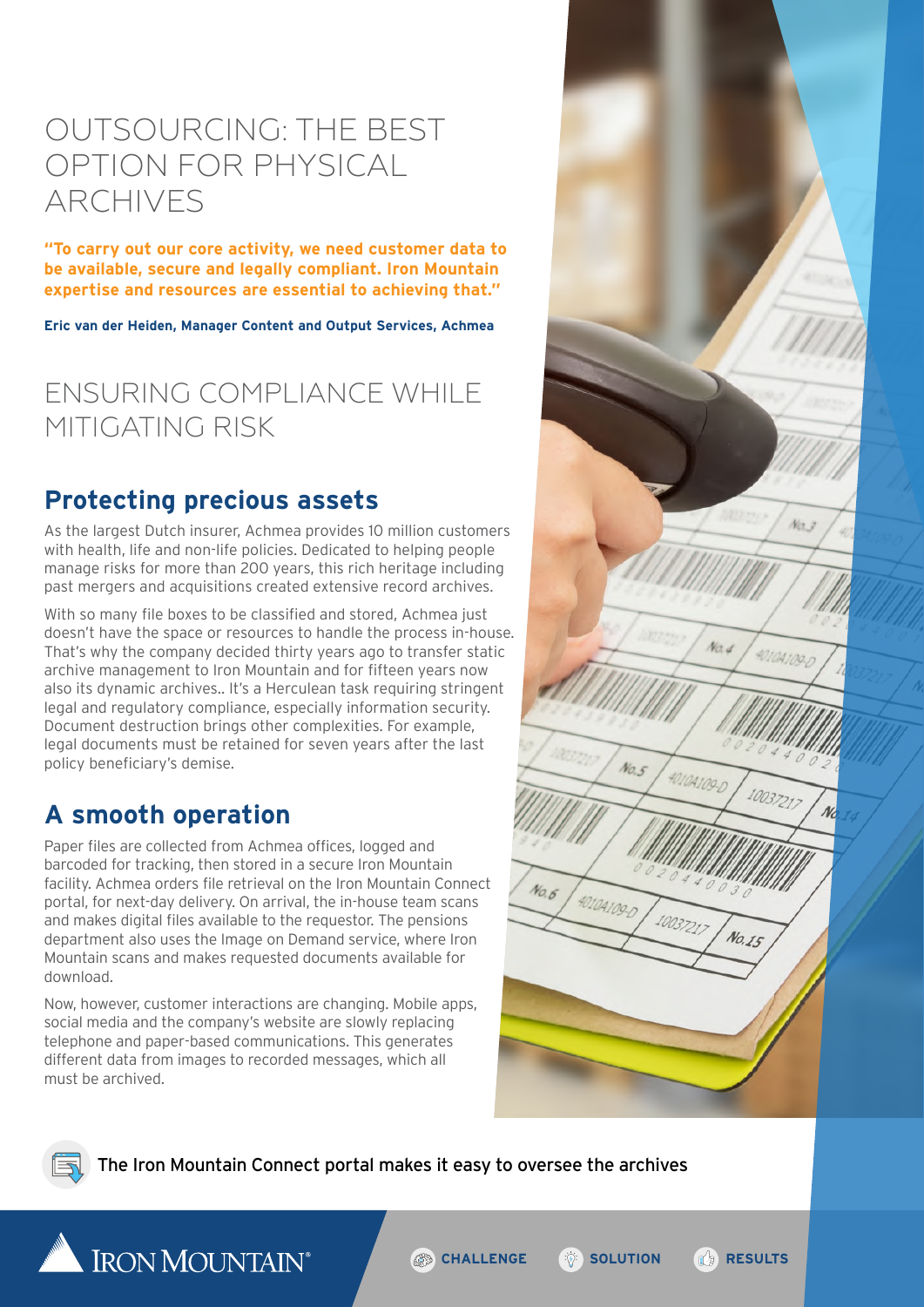

## HOLISTIC AND CONSIDERED APPROACH TO ARCHIVING

**"Having digital records means we can retrieve information more quickly, make better-informed risk assessments, and give customers access to their data online. We're much more flexible."**

**Eric van der Heiden, Manager Content and Output Services, Achmea**

## EASY ACCESS TO INFORMATION IN ANY FORMAT

#### **Making the transition to the future**

Achmea reviewed its records management approach. While digitising was one priority, the company also wanted new systems for archiving native digital content. This was also an opportunity to evaluate trends and consider how to get greater value from the archive.

"Our main focus was on getting information into digital format to support our customers most efficiently," says Eric van der Heiden, Manager, Output Services. "But we also wanted a broader perspective on the past and the future."

To achieve these goals, Achmea embarked on a technical and strategic partnership with Iron Mountain to tap into their skills and experience. Evolving into a more sustainable, digital operation while continuing to manage risk and compliance.

#### **A massive overhaul**

IRON MOUNTAIN®

Across the business, certain physical files are prioritised for scanning. These include pensions documents, which often have to be kept for up to 100 years, and frequently-used files. Due to the successful results, Achmea intends to scale up this project further.



#### Optimal use of historical archives and new digital content

**CHALLENGE <b>C** SOLUTION *RESULTS*